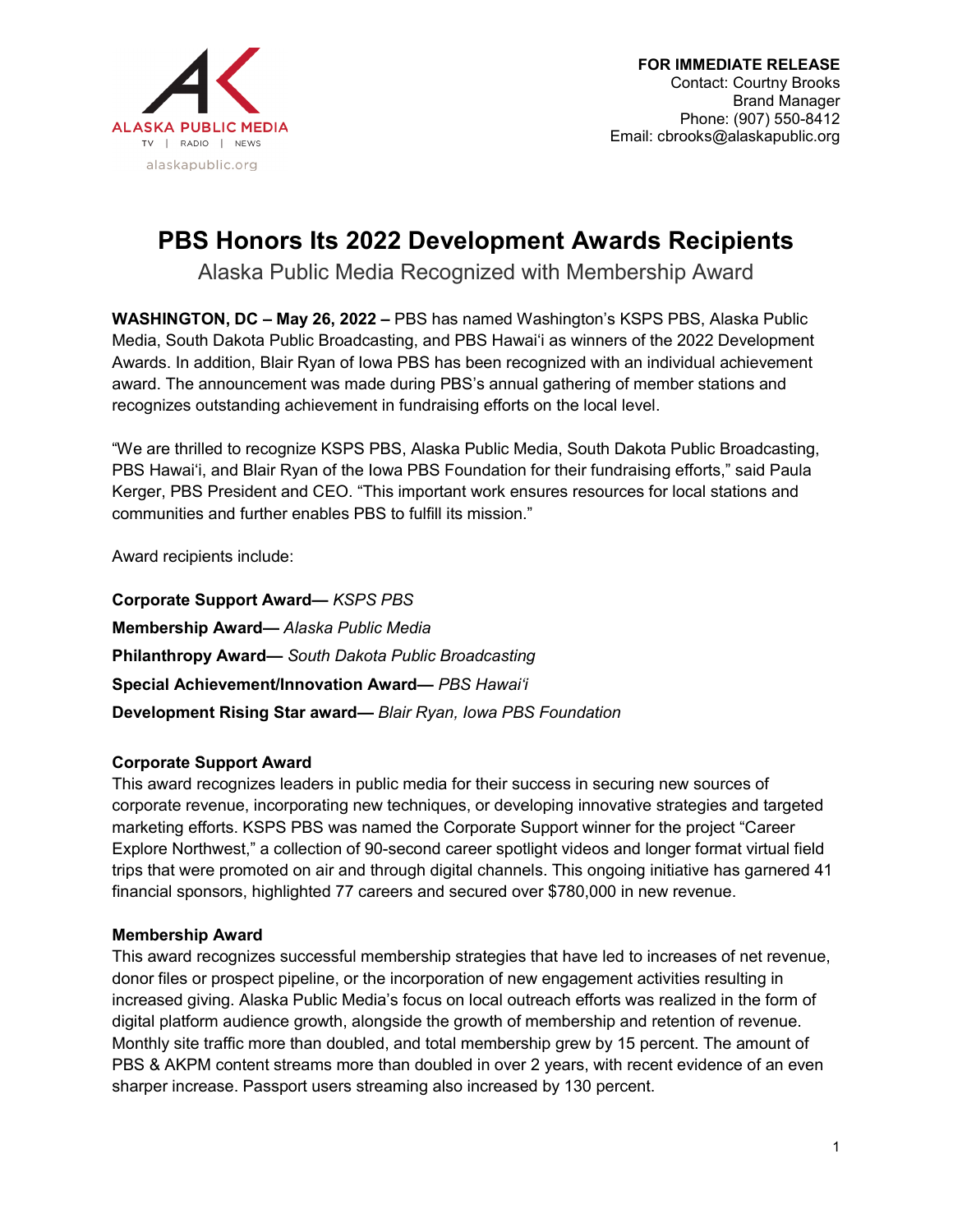

### **Philanthropy Award**

This award recognizes successful fundraising efforts that directly strengthen a station's financial sustainability. South Dakota Public Broadcasting was awarded the Philanthropy Award for their "Sound Vision Campaign." From 2017-2018, SDPB raised about \$1 million and opened studios in Rapid City and Sioux Falls, which embedded the station into the culture of these two communities and helped to create new programming and establish a sustainable outreach plan. In total, between 2017-2021, this campaign raised over \$14.5 million, exceeding an initial goal of \$7.5 million. SDPB is now South Dakota's largest media company.

#### **Special Achievement Award**

This award recognizes successful projects that have a broader organizational or community reach, or outside a single discipline. PBS Hawaiʻi was this year's Special Achievement Award winner for their #PBSHawaiineighbor campaign. They utilized Fred Rogers and enlisted local musicians and artists to sing his famous song, "*Won't You Be My Neighbor?"* for a call-to-action Zoom-style video. Additionally, they asked individuals to participate by sharing their own videos in either English or Hawaiian. The #PBSHawaiineighbor Challenge set out to engage viewers and supporters through social media. PBS Hawaiʻi exceeded their revenue goal of \$30,000 and ended the campaign with a total of \$46,465. Out of the 229 individual donors, almost half of them were new supporters. They also increased their social media followers by 378.

#### **Development Rising Star Award**

This award recognizes Blair Ryan, Leadership Giving Officer at Iowa PBS Foundation, as an up-andcoming development leader in our system. In less than two years— and through extraordinary working conditions— Ryan has secured nearly \$700,000 in Corporate Support. Ryan also quickly secured \$13,000 from a major financial institution to translate content into Spanish and better serve Iowa's growing Hispanic population. She has maintained that relationship for ongoing annual support. Ryan also renewed a pre-existing partnership, which has led to the funding of multiple local productions and education projects, for a total of \$70,000. Her positive on-screen presence during virtual meetings made her a "virtual celebrity" in the halls of Iowa PBS, so much so that the Pledge Producer reached out to Ryan's supervisor to inquire if it would be possible to train her as a personality for on-air fundraising. She works just as hard for her donors and clients as she does for Iowa PBS's mission and both are better for it.

#### **About PBS**

**[PBS](http://www.pbs.org/)**, with more than 330 member stations, offers all Americans the opportunity to explore new ideas and new worlds through television and digital content. Each month, PBS reaches over 120 million people through television and 26 million people online, inviting them to experience the worlds of science, history, nature and public affairs; to hear diverse viewpoints; and to take front row seats to world-class drama and performances. PBS' broad array of programs has been consistently honored by the industry's most coveted award competitions. Teachers of children from pre-K through 12th grade turn to PBS for digital content and services that help bring classroom lessons to life. Decades of research confirms that PBS' premier children's media service, PBS KIDS, helps children build critical literacy, math and social-emotional skills, enabling them to find success in school and life.